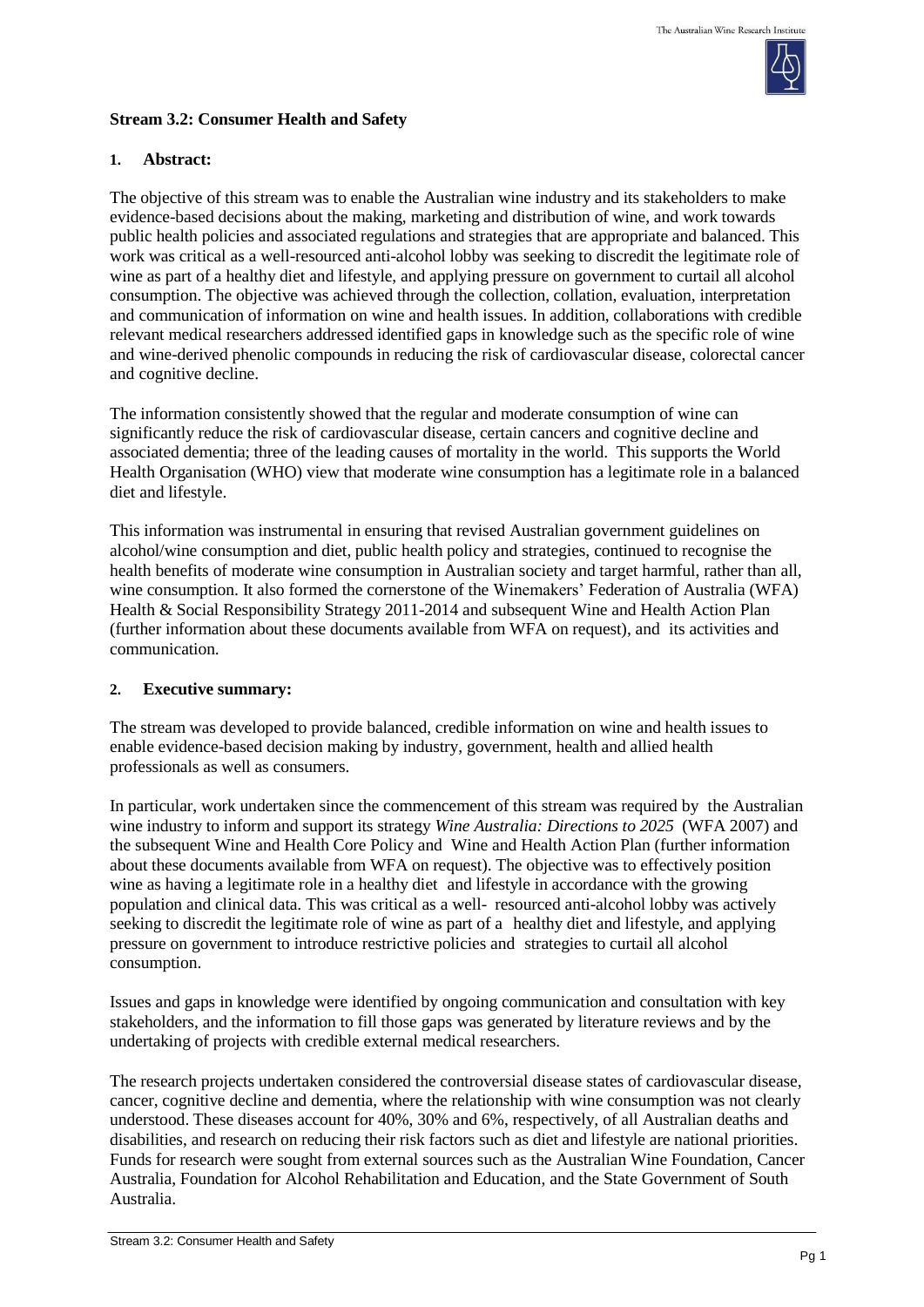

The information and data generated to date support a role for the phenolic compound, resveratrol, delivered in red wine, in modulating the development and presence of biological risk factors for, and symptoms of, cardiovascular disease, certain cancers, cognitive decline and Friedreich Ataxia disorder. Resveratrol was identified as having potential cardio- and cancer-protective properties and anti-neurodegenerative effects. Subsequent studies to be addressed in Project 2.2.3 of the AWRI's R,D&E plan 2013-2018) will build on the results of these pilot studies to understand better the role of moderate wine consumption as part of a healthy diet and lifestyle.

The information was made available to stakeholders through a variety of platforms, including articles in popular industry journals, peer-reviewed manuscripts, booklets, website and other electronic media, interviews, lectures, presentations at conferences, meetings and seminars, as well as by submissions to government on behalf of or in conjunction with industry.

AWRI submissions to government have had a tangible impact on government guidelines, policy and strategies, which enable the government to continue to state that moderate wine consumption can have beneficial health effects and that the chemical composition of wine can differentiate these effects from those of beer and spirits. In addition, it has enabled wine to be differentiated from beer and spirits in the amount consumed and the patterns of consumption.

It is important that the Australian wine industry continues to be aware of, and understands the key wine and health issues.This knowledge is required to balance and counter the continuous proposals to increase alcohol taxation, restrict alcohol advertising and promotion, and introduce blanket health warning labels and other measures that might result in a reduction of per capita wine consumption.

Understanding wine and health issues is also vital for industry to effectively and responsibly communicate with its stakeholders, to forge and maintain good working relationships with government and allied government organisations, as well as to credibly and accurately respond to any allegations of impropriety by the industry.

| <b>Source</b>                                | <b>Support description</b>                                 |  |
|----------------------------------------------|------------------------------------------------------------|--|
| Cancer Australia                             | Funding for project 'Resveratrol in the chemoprevention    |  |
|                                              | of colorectal neoplasia'                                   |  |
| National Wine Foundation                     | Funding for pilot project 'Study on the effect of          |  |
|                                              | resveratrol in red wine on the cognitive function in older |  |
|                                              | adults'                                                    |  |
| <b>Foundation for Alcohol Rehabilitation</b> | Funding for pilot project 'Determination of the            |  |
| and Education                                | beneficial cardiovascular effects of red wine and          |  |
|                                              | resveratrol and its metabolites in humans'                 |  |
|                                              |                                                            |  |
| State Government of SA                       | Funding for project 'Tracking the metabolome of grapes     |  |
|                                              | into wine'                                                 |  |
|                                              |                                                            |  |
| Kyle Bryant Translational Research           | Funding for pilot project 'An open label proof of the      |  |
| Award from the Friedreich Ataxia             | principle study of resveratrol as a treatment for          |  |
| Research Alliance                            | Friedreich Ataxia disorder'                                |  |

Table 1. Funds sourced from external parties for collaborative projects.

### **3. Background:**

The strategy document for the Australian wine industry entitled *Wine Australia: Directions to 2025* (Winemakers Federation of Australia 1996), recognised that social and health considerations were becoming significant and increasingly important as Australian and international public health advocates began to shift their focus from tobacco to alcohol (both of which had been identified as two of the five most important risk factors for non-communicable disease in the top ten leading risks to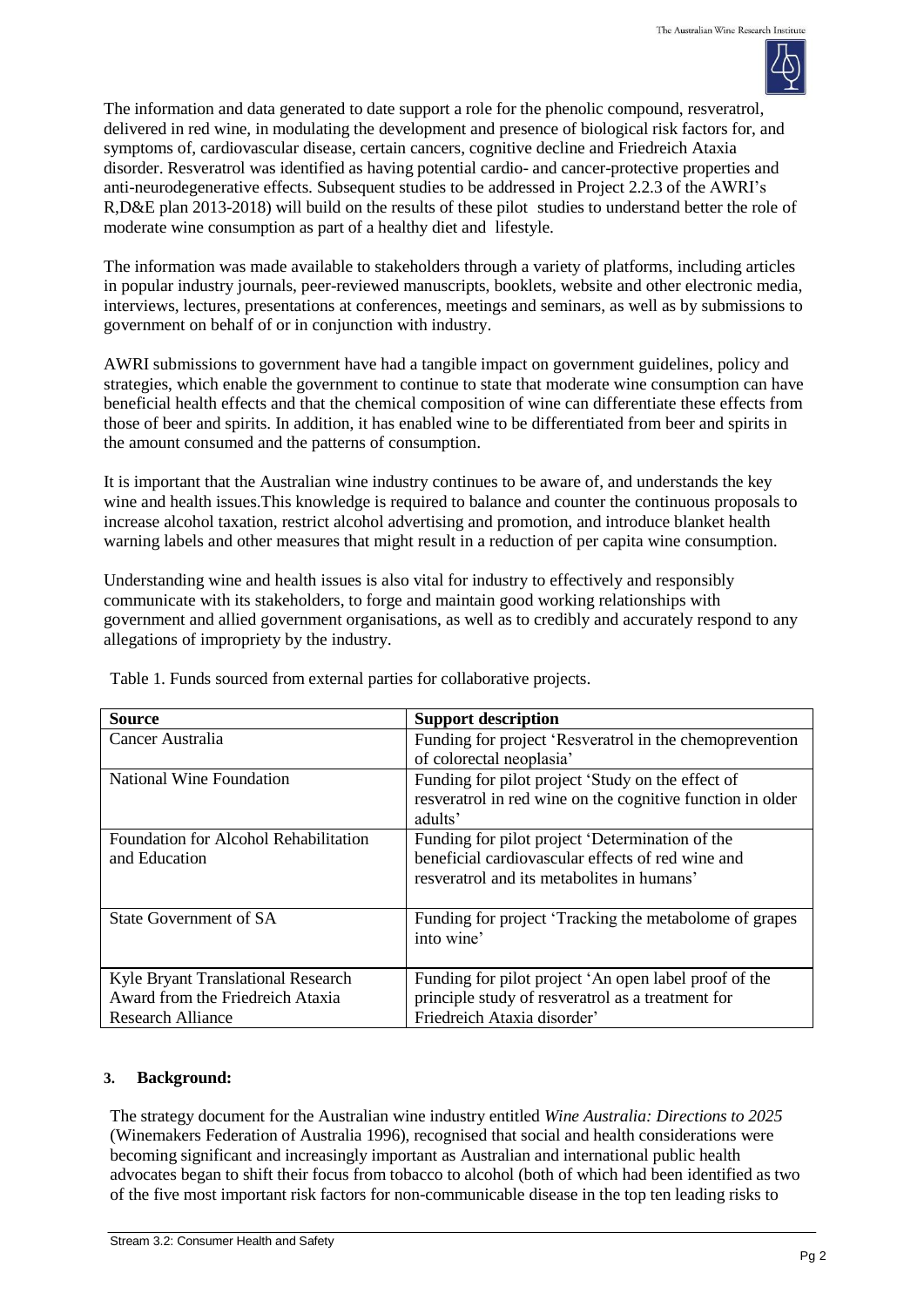

human health by the World Health Organisation [WHO]).

The requirement for the provision of balanced and credible wine and health information by the Australian and international wine industry was expected to increase over the next decade as governments continued to consider the WHO's Global Status Report on Alcohol (2004), WHO's Global Status Report on Alcohol Policy (2004) and the WHO's Global Strategy on Diet, Physical Activity and Health (2004). The WHO's Global Status Report on Alcohol Policy focused on reducing per capita alcohol consumption worldwide and made minimal differentiation between the patterns of use and abuse as well as the supply and marketing of the different alcoholic beverages. It was also cautious in accepting that moderate consumption of any alcoholic beverage could have benefits to human health despite the substantial epidemiological data and increasing clinical data showing that moderate consumption of wine can reduce the risk of death from cardiovascular disease and certain cancers in many population groups by up to 40% (Prescott et al. 1999; Grønbæk et al. 2000; Briggs et al. 2002; Pedersen et al. 2003; Barstad et al. 2005; Klatsky et al. 2005; Tolvanen et al. 2005; Strandberg et al. 2007; Sutcliffe et al. 2007; Zell et al. 2007; Bessaoud and Daurès 2008; Streppel et al. 2009; Chao et al. 2010; Li et al. 2010; Brien et al. 2011; Hansen-Krone et al. 2011; Levantesti et al. 2011; Ronksley et al. 2011; Chiva-Blanch et al. 2013) .

Information was, therefore, required to balance and counter the continuous proposals to increase alcohol taxation; restrict alcohol advertising and promotion; include general health warning labels on the containers of alcoholic beverages similar to that on tobacco packaging; and other measures that might result in a reduction of per capita consumption. The information was further required to differentiate the consumption, diet and lifestyle patterns of wine consumers from that of beer and spirits, and accordingly position wine as integral to a healthy diet and lifestyle as per the Winemakers' Federation of Australia (WFA) strategy.

### **4. Stream objectives:**

The objectives were to enable the Australian wine industry and its stakeholders to make evidencebased decisions about the making, marketing and distribution of wine, and work towards public health policies and associated regulations and strategies were appropriate and balanced. To achieve this involved the collection, collation, evaluation, interpretation and communication of information on the beneficial and harmful effects of alcohol and wine on human health, specifically for:

- the Australian wine industry and in particular the Winemakers' Federation of Australia (WFA), and stakeholders such as government, to support and enable informed, evidenced-based decisionmaking and policies on wine and health issues;
- researchers, to direct and influence relevant research projects on wine and health issues; and
- consumers, to enable them to make informed decisions regarding the appropriate amount and pattern of wine consumption that minimises the harmful effects of wine while maximising any of its potential benefits to human health.

### **5. Methodology:**

Current and emerging issues on wine and health were identified through the maintenance of effective relationships with industry, government and researchers, both national and international. The identification of these issues enabled the AWRI to assist the industry to be proactive and prepared to address and positively influence any wine/health issues that could potentially negatively impact on its operating environment. To facilitate this, the AWRI gained membership of industry and other relevant boards and committees such as the WFA's Wine and Health Working Group (formerly the Wine and Social Responsibility Committee), which enabled the two-way flow of information on these issues. Issues were also identified from enquiries received through the AWRI helpdesk.

Literature reviews were undertaken on current and emerging wine/health issues to capture existing knowledge and to determine gaps in knowledge. Knowledge was also captured by the attendance at relevant conferences, seminars and symposia. Where gaps in knowledge were determined, where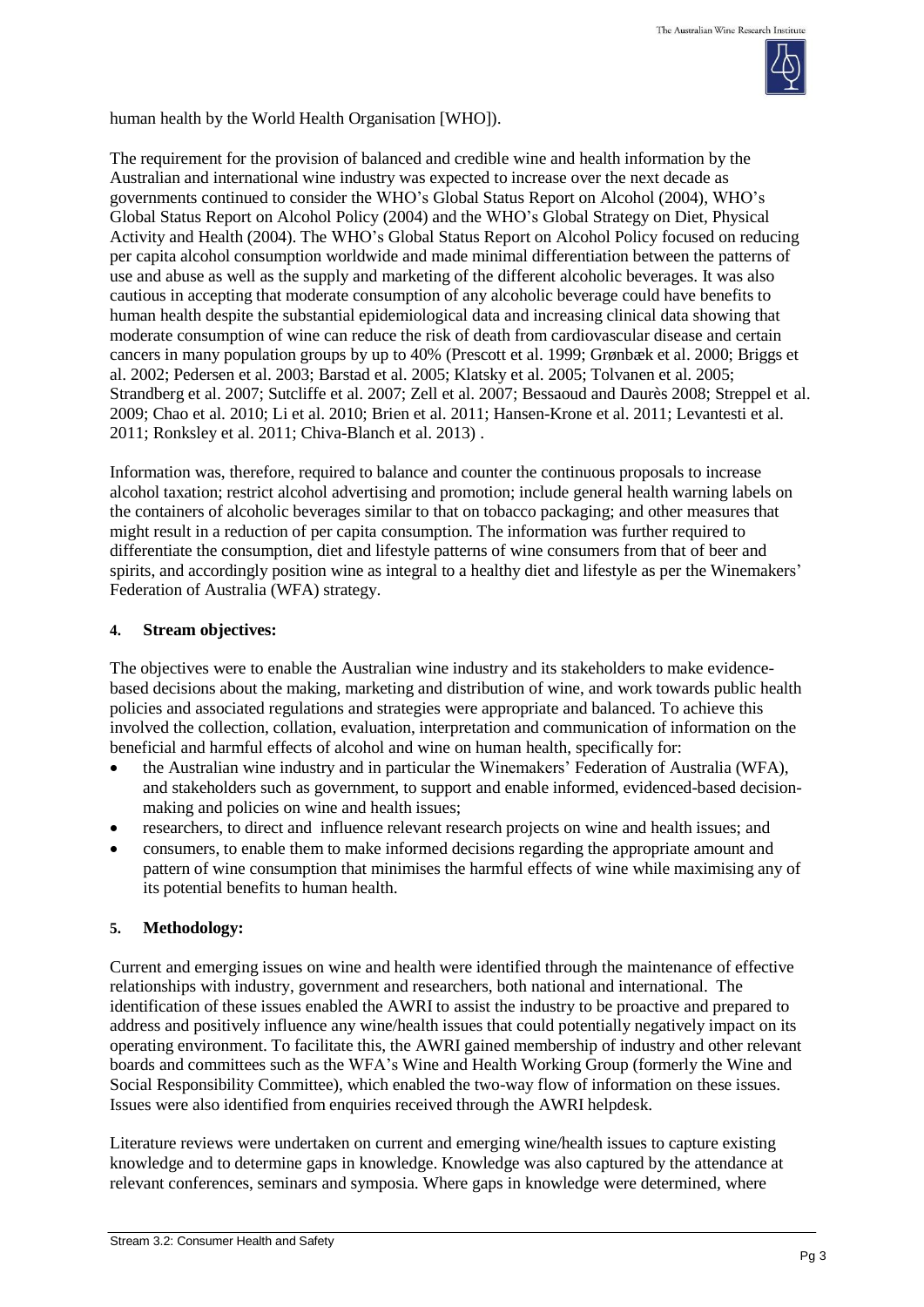

possible, research projects were developed, funding secured from external sources, and the projects duly undertaken with credible, relevant research providers.

Balanced and credible information on wine and health issues was regularly disseminated to industry and stakeholders through:

- AWRI helpdesk (more information is provided in Stream 2.5).
- Submissions.
- Commentaries, position papers and reports.
- Publications both popular industry and peer-reviewed, including book chapters.
- Presentations conference, lecture, roadshow, seminar, symposium and workshop .
- AWRI website.
- Booklets and fact sheets.
- Triennial workshops at the  $13<sup>th</sup>$  and  $14<sup>th</sup>$  Australian Wine Industry Technical Conferences (with one planned for the  $15<sup>th</sup>$ .
- Media interviews.
- Expert advice provided on request to government and industry stakeholders.

### **6. Results and discussion:**

### **Information provision**

Wine and health issues were identified and information collected, evaluated and disseminated though a range of delivery mechanisms such as: AWRI booklets; databases and website; published articles; position papers and submissions; and board, committee and working group membership. For example, from the literature reviews that were conducted, 14 separate submissions were made to State and Commonwealth Departments of Aged Care and other national and international government agencies and departments, either on behalf of, or in conjunction with the Winemakers' Federation of Australia (WFA). The AWRI was also invited to make three submissions relating to reduced alcohol content and production practices. These submissions were made to ensure that the final guidelines and/or public health policies were balanced, evidence-based and factual, for example:

- The potential benefits of moderate alcohol consumption have been maintained in the 2009 National Health and Medical Research Council's *Guidelines to reduce the risks from drinking alcohol.* These Guidelines are adopted and/or deferred to by all state and Australian government documentation, guidelines, policies and strategies related to alcohol consumption in Australia, as well as by health and allied health professionals. This was the result of using the evidence provided in a 90-page submission to the National Health and Medical Research Council's (NHMRC) review of the *Australian Alcohol Guidelines: health risks and benefits* of 2001, which was prepared on behalf of the National Alcohol Beverage Industry Council (NABIC) in 2007/2008. [http://wfa.org.au/assets/submissions/pdfs/2007/2007\\_Lo\\_Risk\\_Drinking.pdf](http://wfa.org.au/assets/submissions/pdfs/2007/2007_Lo_Risk_Drinking.pdf)
- The unique chemical composition of wine, which differentiates its potential health benefits from that of beer and spirits, has been recognised in the 2013 *Australian Dietary Guidelines*. This was a result of evidence provided in a 12-page submission on the NHMRC's *Draft for Public Consultation Alcohol Dietary Guidelines.* [http://wfa.org.au/assets/submissions/pdfs/2011/AWRI\\_dietary\\_guidelines\\_Dec2011.pdf](http://wfa.org.au/assets/submissions/pdfs/2011/AWRI_dietary_guidelines_Dec2011.pdf)
- From evidence contained provided by the AWRI in two submissions (49-page and 60-page) to Food Standard Australia New Zealand (FSANZ) and the Australian government's *Food labelling law and policy review*, the adoption of blanket or general health warnings on alcohol labels similar to that on tobacco packaging has been reconsidered by government. The evidence suggested that general warnings are not effective at changing consumer behaviour, although specific warnings in conjunction with other specific and targeted education campaigns and programs might be more effective. Initiatives such as voluntary, non-prescribed health warning labelling aimed at pregnant women together with point-of-sale education materials for consumers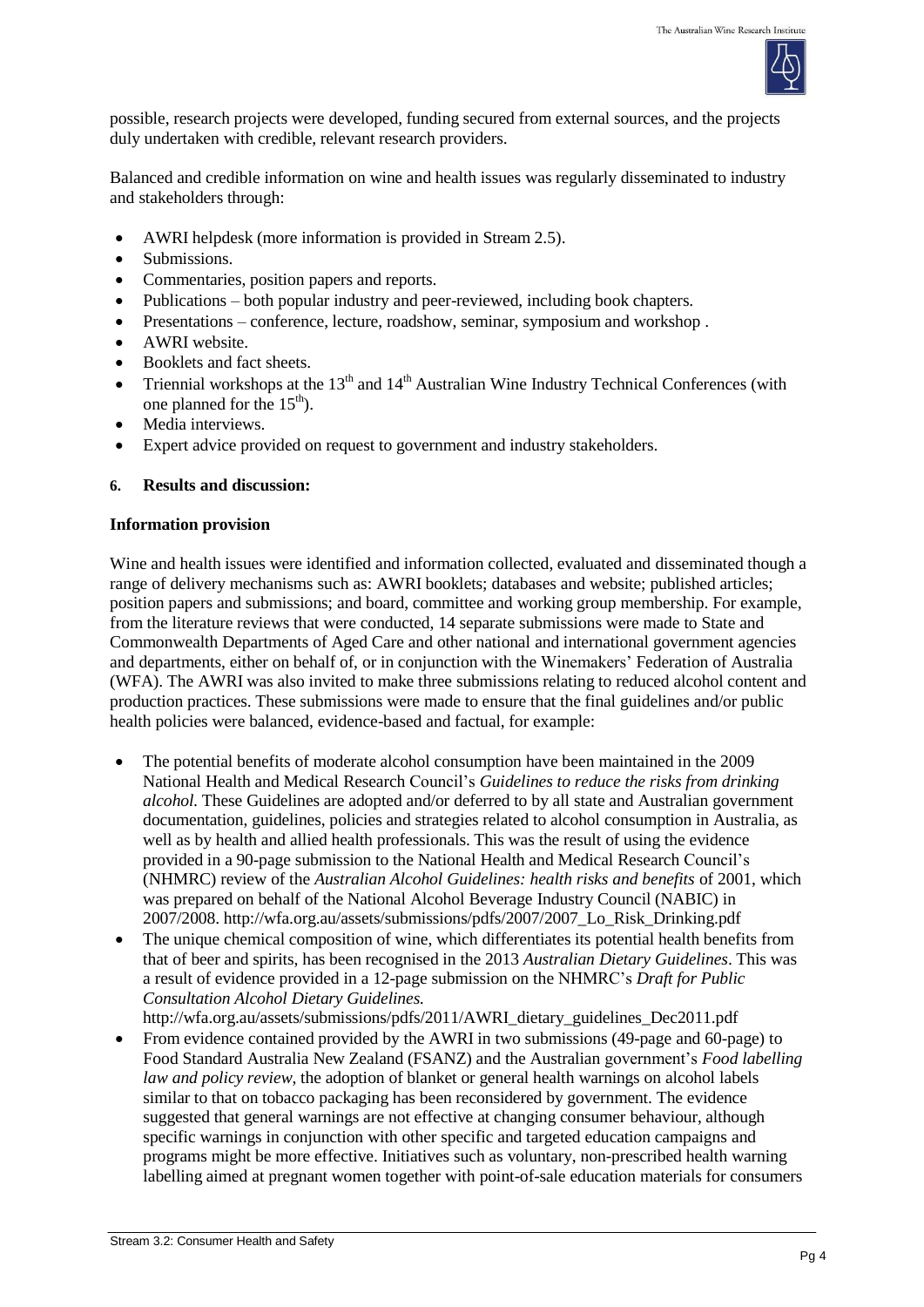

where alcohol is sold, which was developed by DrinkWise Australia, were instead encouraged by government but not mandated.

<http://www.foodstandards.gov.au/code/applications/Pages/applicationa576label3785.aspx> (FSANZ) and

[http://www.foodlabellingreview.gov.au/internet/foodlabelling/publishing.nsf/Content/submissions](http://www.foodlabellingreview.gov.au/internet/foodlabelling/publishing.nsf/Content/submissions-public) [-public](http://www.foodlabellingreview.gov.au/internet/foodlabelling/publishing.nsf/Content/submissions-public)

In addition, in 2011, a 30-page referenced commentary was prepared in response to the tabloid headline *Myth busted: red wine no magic remedy for heart disease* which emanated from the Alcohol Policy Coalition Position Statement entitled *Cancer, cardiovascular disease and alcohol consumption* that sought to provide rationale for alcohol policy reform in Australia, http://www.wfa.org.au/responsible/wine-and-health/. The commentary highlighted that the relationship between alcohol consumption and wine is not necessarily linear where any alcohol consumption increases the risk of any cancer. Instead, the risk of only certain cancers increases linearly; that there are thresholds for cancers such as colorectal and liver; and that diet and lifestyle, pattern of consumption and concomitant tobacco smoking all influence risk. In contrast, there is a j-shaped relationship for cardiovascular disease and alcohol consumption, where the risk of cardiovascular disease increases only when more then 20-30 g alcohol/day are consumed.

A confidential literature review of the role of alcoholic beverages in short and long-term health and societal harms including cancer and cardiovascular disease, and associated costs in Australia was then undertaken in 2012 with recommendations for research directions and projects provided for WFA's Wine and Health Action Plan. The review revealed that there was little analysis of wine's role in short and long-term harms and that the data focussed on alcohol *per se*. A comparison of the relative benefits and risks of wine compared to the other alcoholic beverages was recommended.

#### **Research undertaken**

Gaps in knowledge were identified from the literature reviews on the impacts of moderate wine consumption on human health, specifically on disease states associated with ageing such as cardiovascular disease, certain cancers such as colo-rectal cancer, cognitive decline and associated dementia as well as Friedreich Ataxia disorder. A reduced risk of these diseases has been shown in population studies to be associated with moderate wine consumption. Grapes and wine are a major source of the phenolic compound, resveratrol, which was identified as having potential cardio- and cancer-protective properties as well as anti-neurodegenerative effects. The following research projects were initiated by the AWRI or external providers, after seeking and securing external funding, in order to determine whether resveratrol delivered in red wine had therapeutic effects. The role of the AWRI in these projects included: preparing funding proposals and submissions; initiating and coordinating the studies; ensuring objectives were aligned with industry needs; advising on project methodology and interpretation of results; and participating in the preparation of reports, peer-review articles and other publications.

 **Study: resveratrol and colorectal cancer**. This project which was funded by Cancer Australia entitled 'Resveratrol in the chemoprevention of colorectal neoplasia' is being undertaken at the Royal Melbourne Hospital in conjunction with Professor Finlay Macrae of the Department of Colorectal Medicine and Genetics. The project has investigated whether grape-derived resveratrol, administered in a moderate amount of red wine, reaches the proposed sites of action and reduces the risk of developing colorectal or bowel cancer in 120 human subjects. Bowel cancer has the second highest incidence of all cancers in Australia. The effect of resveratrol on proteins and cell mechanisms involved in controlling cell growth and thus cancer potential is being measured from blood samples and from tissue samples taken from the bowel. The results to date show that resveratrol delivered in de-alcoholised red wine is absorbed but is rapidly broken down in the liver to metabolites which are measureable in plasma. Lack of absorption and availability of resveratrol to the proposed sites of action was always a concern in previous research. Now it is proven resveratrol is bioavailable.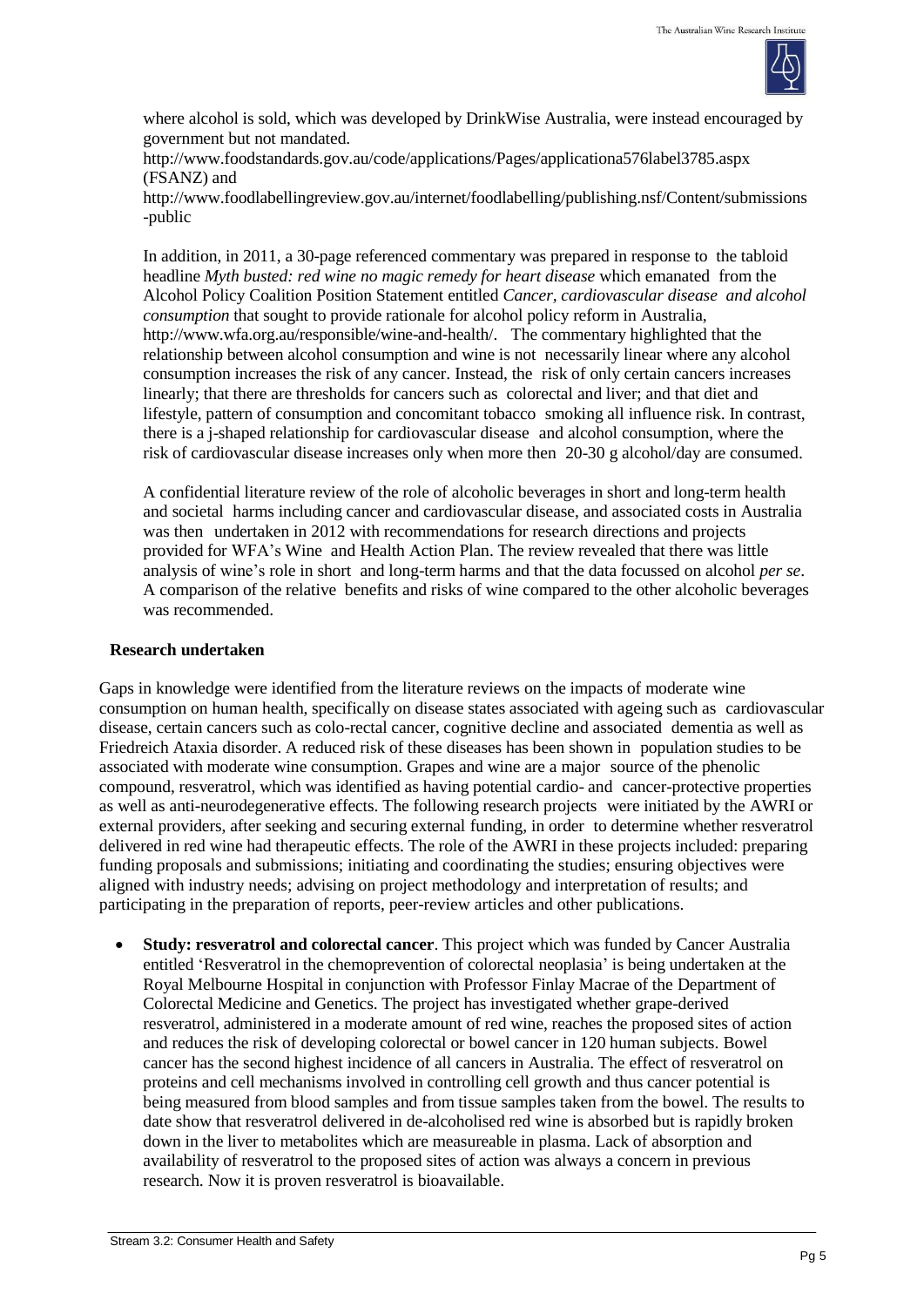

- **Pilot study: resveratrol and cardiovascular disease.** This pilot project which was initially funded by the Foundation for Alcohol Rehabilitation and Education entitled 'Determination of the beneficial cardiovascular effects of red wine containing the wine-derived phenolic compound resveratrol and its metabolites in humans' was undertaken with Professor Arduino Mangoni formerly of the University of Aberdeen, Scotland. Cardiovascular disease accounts for 40% of all deaths in Australia. The results to date trend to the conclusion that resveratrol delivered in red wine improves vascular outcomes such as blood pressure, endothelial function and augmentation index, which is a measure of arterial stiffness and central aortic pressure. These vascular outcomes are all associated with an increased risk of cardiovascular disease, in subjects at increased risk of cardiovascular disease, such as subjects with diabetes.
- **Pilot study: resveratrol and cognitive function.** This pilot project which was funded by the National Wine Foun dation was undertaken with Professor Andrew Scholey of the Centre for Human Psychopharmacology at S winburne University, Melbourne, entitled 'Effect of resveratrol in red wine on cognitive function i n older adults – a preliminary study'*.* Declining cognitive function and dementia account for 6% of disabilities in Australians aged over 65 years. The results show that resveratrol is absorbed and available to the proposed sites of action, confirming that red wine is a candidate vehicle for the delivery of resveratrol in older adults. Resveratrol delivered in red wine improved cognitive function during more demanding cognitive processing. Conversely, red wine alone was superior in terms of performing an attentional task. These results are promising and show for the first time that acute doses of resveratrol delivered in red wine can modulate cognitive functioning.
- **Pilot study: resveratrol and Friedreich Ataxia disorder**. This pilot project entitled 'An open label clinical pilot study of resveratrol as a treatment for Friedreich Ataxia (FRDA)' was undertaken with Professor Martin Delatycki and Dr Eppie Yiu of the Murdoch Children's Research Institute, Melbourne. FRDA, a rare inherited disease that causes nervous system damage and movement problems, is caused by a defect (mutation) in a gene labelled FXN, resulting in a deficiency of the mitochondrial protein frataxin, resulting in a loss of mitochondrial DNA, apparently due to oxidative stress free radicals generated by excess iron. There is no cure or treatment for this disease. Resveratrol was identified to increase frataxin expression in cellular and mouse models of FRDA, and has anti-oxidant properties. This clinical study evaluated the effect of two different doses (1 g and 5 g/day) of resveratrol on lymphocyte frataxin levels over a 12- week period in subjects with FRDA, as well as the effect of resveratrol on *FXN* mRNA, oxidative stress markers and clinical measures of disease severity. Although lymphocyte frataxin levels did not change in either dosage group, in the high dose group there was a significant decrease in the oxidative stress marker plasma F2-isoprostanes and improvement in ataxia was also evident in the high-dose group including the hearing and speech of individuals. This study thus provides evidence for high-dose resveratrol as a potential disease-modifying therapy for FRDA.
- **Study: tracking the metabolome of grapes into wine**. This project which was funded by the State Government of South Australia entitled 'Tracking the metabolome of grapes into wine' is being undertaken at the AWRI together with Professor Fulvio Mattivi of the Edmund Mach Foundation, Italy, which aims to identify, quantify and potentially characterise compounds in grapes that are transferred to wine which might have therapeutic effects in humans in order to demonstrate the role of wine as part of a healthy diet and lifestyle. Grape samples from three varieties, Shiraz, Cabernet Sauvignon and Pinot Noir were collected during the 2012 vintage period, and small-scale wines were made from these grapes. The matching grape and wine pairs were subjected to reverse phase profiling using liquid chromatography time-of-flight mass spectrometry (LC-MS-MS), which revealed upwards of 400 features. While some of the features could be identified using reference materials, a number of these features are likely to be phenolic compounds that have not been considered in previous wine and health studies, and accordingly might be additional candidates for the observed therapeutic effects of grapes and wine.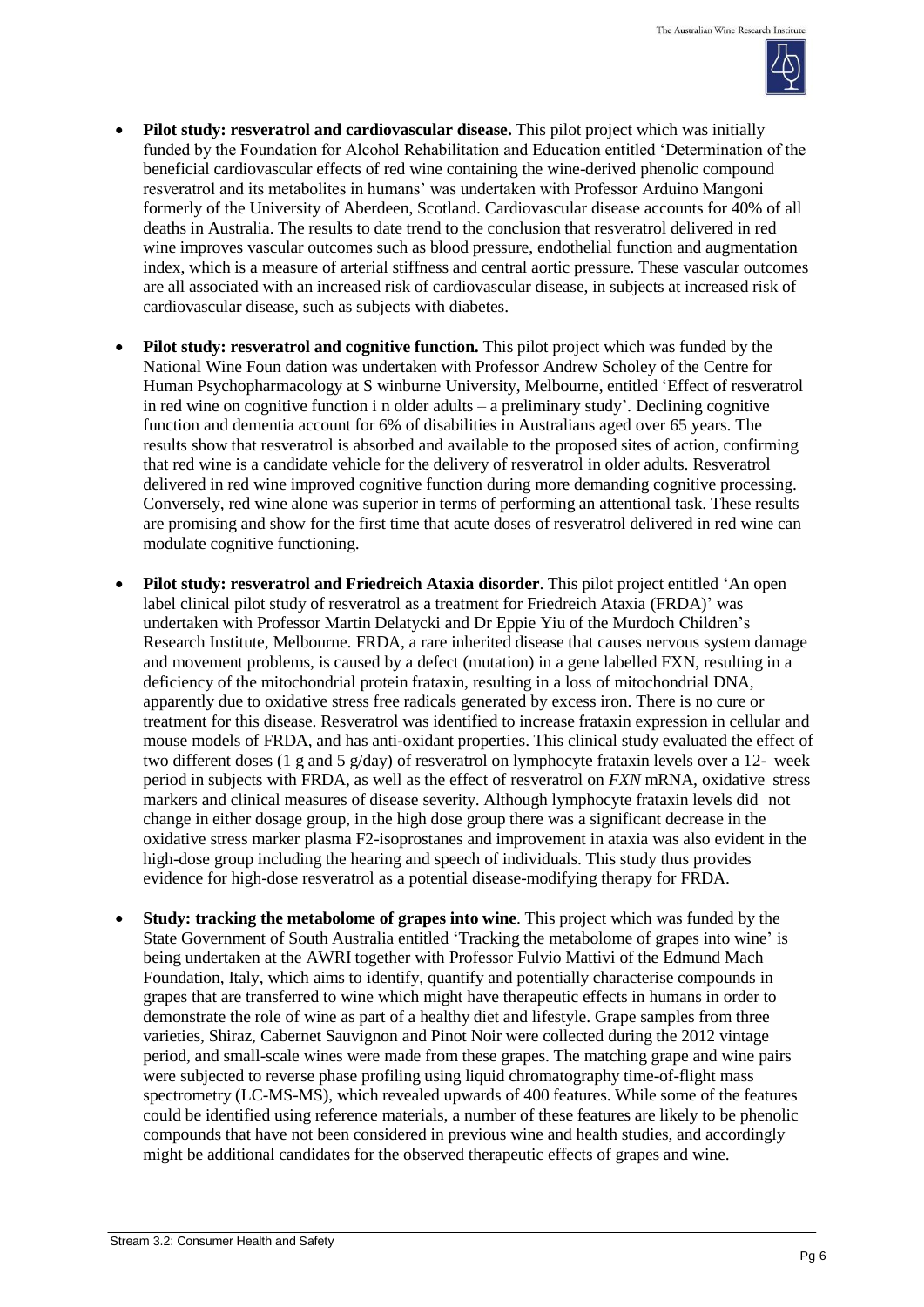

# **Publications**

Australian wine industry personnel, researchers and other stakeholders such as consumers have been regularly kept up-to-date on recent developments regarding wine and health. This is through the publication during the investment agreement of 37 papers in industry journals and 11 papers in peerreviewed journals, as well as the publication of six book chapters.

# **7. Outcome and Conclusion:**

The collation and generation of credible, relevant and reliable data on the impact of wine on human health outcomes has provided timely, evidence-based information to the Australian wine industry, government, consumers and other stakeholders to enable informed decision-making.

The provision of balanced wine and health information has, for example:

- been used to facilitate and guide research projects to fill indentified knowledge-gaps such as pilot studies on the impact of wine and wine-derived phenolic compounds such as resveratrol on diseases such as cancer, cardiovascular disease, cognitive decline and dementia, and Friedreich Ataxia disorder. Proof of a concept can then be used as the basis of subsequent studies with larger subject numbers to confirm the observations of the initial pilot study. The pilot study on resveratrol and cognitive function has, for example, formed the basis of a study with larger subject numbers recently submitted to the NHMRC;
- had a tangible impact on government guidelines, policy and strategies that continue to incorporate that moderate wine consumption can have beneficial health effects, and that the chemical composition of wine can differentiate these effects from those of beer and spirits. In addition, it has enabled wine to be differentiated from beer and spirits in the amount consumed and the patterns of consumption; and
- informed the WFA Health & Social Responsibility Strategy 2011-2014, WFA Wine and Health Action Plan and core policy and support strategies, communication and activities that position moderate wine consumption as an integral part of a healthy diet and lifestyle.

This information has enabled industry to continue to operate without significant societal, regulatory and economic imposts, and to demonstrate its duty of care to its consumers enabling them to make informed decisions regarding their wine consumption and health.

Overall, the stream and its associated activities provide a strong foundation for the industry to continue to confidently interact with government and key stakeholders on wine and health issues.

# **8. Recommendations:**

The well-resourced anti-alcohol lobby is increasing its campaign to impose the restrictive public health policies and strategies that were effective on reducing tobacco use in Australia, in order to reduce per capita alcohol (and hence wine) consumption. Therefore it is imperative that the industry continues to counter the campaign and provide evidence-based recommendations of alternative, effective tailored practices and strategies to reduce harmful alcohol consumption, while maintaining the potential health benefits from regular and moderate alcohol consumption for the majority of the adult Australian population. This can only be achieved by effectively communicating the key research findings of wine and health research to stakeholders, in order to forge and maintain good working relationships with government and allied government organisations. This can also be used to accurately respond to increasing allegations of impropriety by the industry, (to be addressed in Project 2.2.3 and 2.2.4 of the AWRI's R,D&E plan 2013-2018)

Results to date from the clinical research projects provide evidence for the key phenolic compound, resveratrol, when delivered in red wine as a potential disease-modifying or reducing therapy. Placebocontrolled clinical research projects with increased subject numbers are, however, required to assess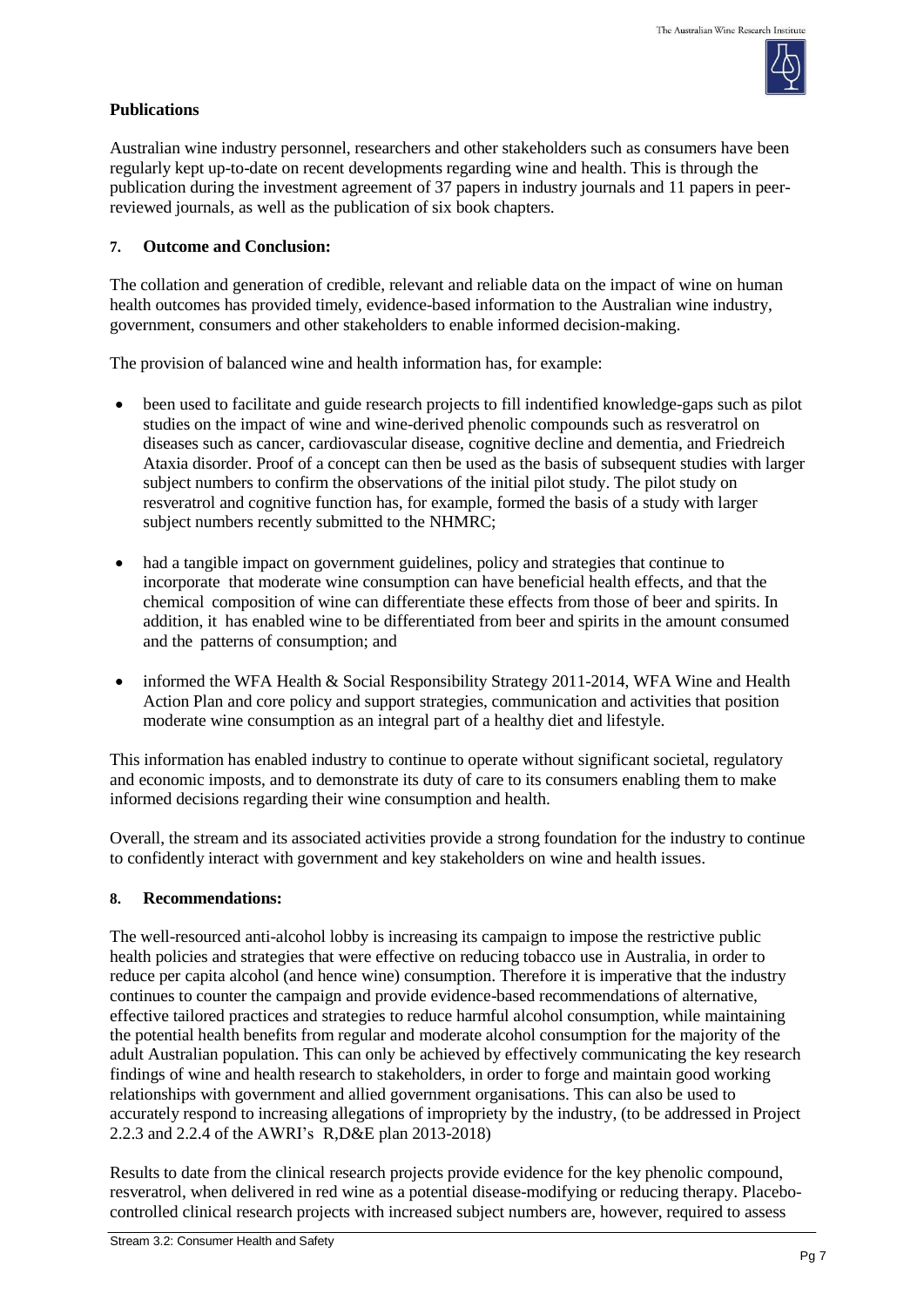

its benefits further, and accordingly to provide definitive data for government to include in alcohol and dietary guidelines, and for medical practitioners to make recommendations to patients about an appropriate amount and pattern of wine consumption. Research needs to be conducted to either substantiate or debunk these findings. Indeed in Australia, cardiovascular disease and cancer currently account for 34% and 30%, respectively, of all deaths, and cognitive decline and associated dementia account for 6% of disabilities in Australians aged over 65 years. Given the anticipated ageing of Australians over the next 20 to 30 years, research on reducing risk factors for these diseases has become a national priority and diet is a significant source of variation in risk of these disease states. These research projects will corrborate if there is a legitimate role for wine as part of a healthy diet and lifestyle to reduce the risk of these and other disease states and alleviate the already overburdened Australian healthcare system, (to be addressed in Project 2.2.3 in the AWRI's R,D&E plan 2013-2018).

As identified in the gap analysis of the role of wine in alcohol-related health and societal harms and associated costs in Australia, population research projects should also be investigated and instigated. It has been estimated that alcohol consumption costs the Australian community about \$15.3 billion in 2004–2005, when factors such as crime and violence, treatment costs, loss of productivity and premature death were taken into account (Collins and Lapsley 2008), and these contestable estimates have been used as the basis of the proposed restrictive practices, regulations and strategies by public health advocates. In addition, a critical analysis of the specific health and social benefits of moderate wine consumption should also be instigated, including the biological mechanisms underlying each benefit, in order to provide an irrefutable evidence base for each benefit and how it relates to a measurable reduction in disease states, (to be addressed in Project 2.2.3 in the AWRI's R,D&E plan 2013-2018).

Other gaps identified and projects that should be initiated include wine's role in youth binge drinking in Australia, and correspondingly the price sensitivity of consumers such as youth and other 'at risk of harm' consumers identified by the government such as women aged over 50 years and men aged over 65 years. These data would all be useful in further differentiating wine from the other alcoholic beverages by amount and pattern of consumption as well as for informing and supporting evidencebased policy positions for WFA, the wider wine industry and its stakeholders, (to be addressed in Project 2.2.3 in the AWRI's R,D&E plan 2013-2018).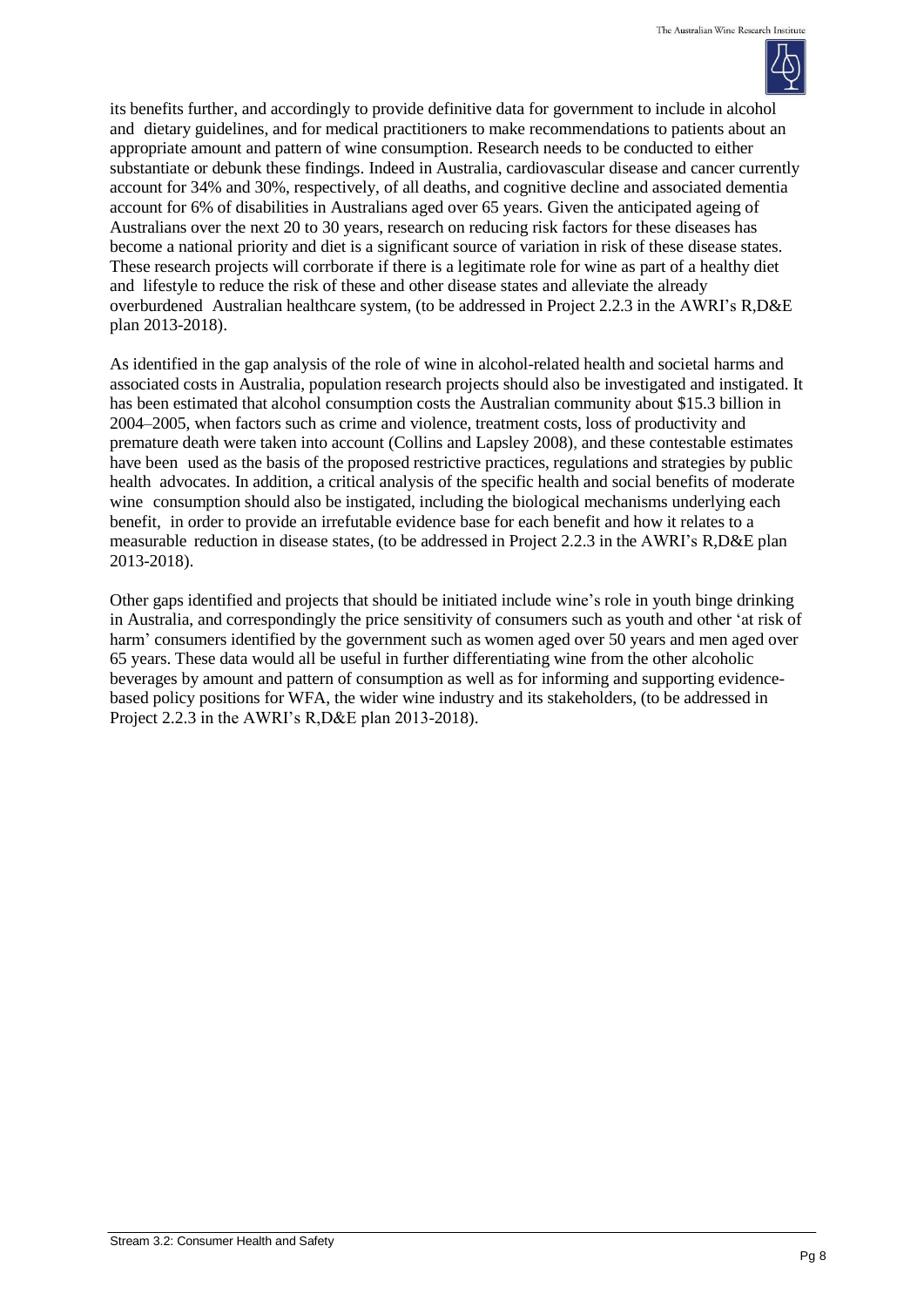

### **9. Budget reconciliation:**

| <b>Financial Year</b>    | Receipts / Income <sup>O</sup> | Outgoings / Expenditure <sup>@</sup> |
|--------------------------|--------------------------------|--------------------------------------|
| <i>Year 1: 2006/2007</i> | \$87,463                       | \$87,463                             |
| Year 2: 2007/2008        | \$69,911                       | \$69,911                             |
| Year 3: 2008/2009        | \$69,328                       | \$69,328                             |
| Year 4: 2009/2010        | \$70,042                       | \$70,042                             |
| Year 5: 2010/2011        | \$64,183                       | \$64,183                             |
| Year 6: 2011/2012        | \$68,834                       | \$68,834                             |
| Year 7: 2012/2013        | \$64,401                       | \$64,401                             |
| TOTAL                    | \$494,162                      | \$494,162                            |

 Note that the GWRDC – AWRI Investment Agreement budget was established and approved at an aggregate level, with variances to budget (i.e. annual overspends and underspends) reported and considered at that same aggregate (i.e. whole of agreement) level. The receipts / income relating to a Stream for any year therefore equate to the outgoings / expenditure within that Stream for that year, as any variances between total Investment Agreement funding received and total funds expended were considered at the whole of Agreement rather than individual Stream level.

Includes a pro-rated share of Theme 5 *Executive management and administration*.

| I hereby certify that this statement is true and accurate. |                                               |       |  |
|------------------------------------------------------------|-----------------------------------------------|-------|--|
| $\sqrt{2}$<br>Signature of duly authorised representative  |                                               |       |  |
| Chris Day                                                  | Group Manager - Corporate Services 29/11/2013 |       |  |
| Name:                                                      | Title:                                        | Date: |  |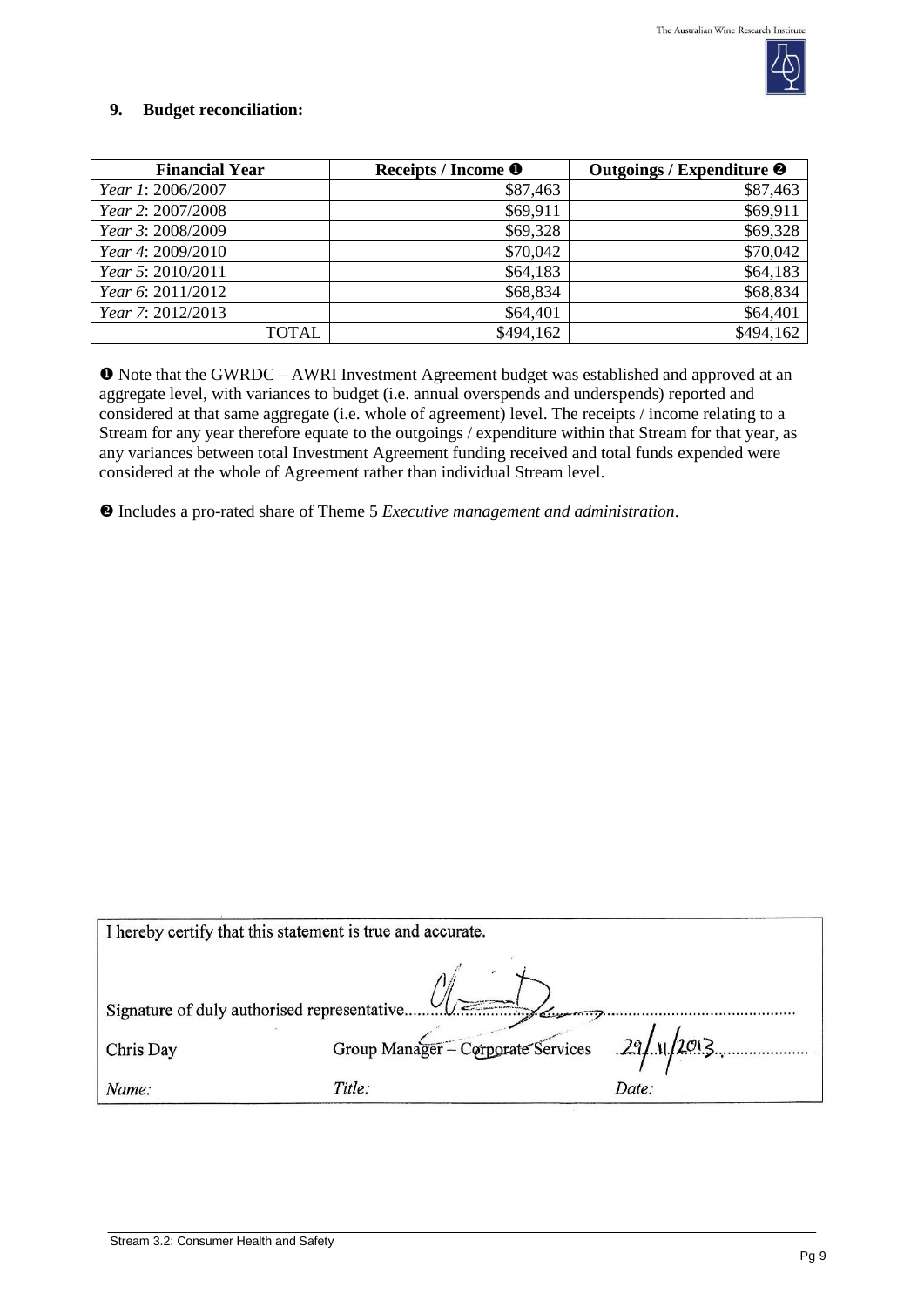

#### **10. References**

The AWRI's R,D&E plan 2013-2018; [http://www.awri.com.au/about\\_the\\_awri/rde-plan/](http://www.awri.com.au/about_the_awri/rde-plan/)

Barstad, B., Sørensen, T.I., Tjønneland, A., Johansen, D., Becker, U., Andersen, I.B., Grønbaek, M. (2005) Intake of wine, beer and spirits and risk of gastric cancer. European Journal of Cancer Prevention 14(3): 239-243.

Bessaoud, F., Daurès, J.P. (2008) Patterns of alcohol (especially wine) consumption and breast cancer risk: a case-control study among a population in Southern France. Annals of Epidemiology 18(6): 467- 475.

Brien, S.E., Ronksley, P.E., Turner, B.J., Mukamal, K.J., Ghali, W.A. (2011) Effect of alcohol consumption on biological markers associated with risk of coronary heart disease: systematic review and meta-analysis of interventional studies. British Medical Journal 42:d636: 1-13.

Briggs, N.C., Levine, R.S., Bobo, L.D., Haliburton, W.P., Brann, E.A., Hennekens, C.H. (2002) Wine drinking and risk of non-Hodgkin's lymphoma among men in the United States: a population-based case-control study. American Journal of Epidemiology  $156(5)$ :454-462.

Chao, C., Haque, R., Caan, B.J., Poon, K.Y., Tseng, H.F., Quinn, V.P. (2010) Red wine consumption not associated with reduced risk of colorectal cancer. Nutrition and Cancer 62(6): 849-855.

Chiva-Blanch, G. , Arranz, S. , Lamuela-Raventos, R.M. , Estruch, R. (2013) Effects of wine, alcohol and polyphenols on cardiovascular disease risk factors: evidences from human studies. Alcohol and Alcoholism 48(3):270-277.

Collins, D.J., Lapsley, H.M. (2008) The avoidable costs of alcohol abuse in Australia and the potential benefits of effective policies to reduce the social costs of alcohol. Monograph Series No. 70. Commonwealth of Australia.

Grønbæk, M., Becker, U., Johansen, D., Gottschau, A., Schnohr, P., Hein, H.O., Jensen, G., Sorensen, T.I.A. (2000) Type of alcohol consumed and mortality from all causes, coronary heart disease and cancer. Annals of Internal Medicine 133: 411-19.

Hansen-Krone, I.J., Brækkan, S.K., Enga, K.F., Wilsgaard, T., Hansen, J.B. (2011) Alcohol consumption, types of alcoholic beverages and risk of venous thromboembolism - the Tromsø Study. Journal of Thrombosis and Haemostasis 106(2): 272-278

Klatsky, A.L., Chartier, D., Udaltsova, N., Gronningen, S., Brar, S., Friedman, G.D., Lundstrom, R.J. (2005) Alcohol drinking and risk of [hospitalization](http://www.ncbi.nlm.nih.gov/pubmed/16054455) for heart failure with and without associated [coronary](http://www.ncbi.nlm.nih.gov/pubmed/16054455) artery disease. American Journal of Cardiology 96(3):346-51.

Levantesi, G., Marfisi, R., Mozaffarian, D., Franzosi, M.G., Maggioni, A., Nicolosi, G.L., Schweiger, C., Silletta, M., Tavazzi, L., Tognoni, G., Marchioli, R. (2011) Wine consumption and risk of cardiovascular events after myocardial infarction: Results from the GISSI-Prevenzione trial. International Journal of Cardiology 163(3): 282-287.

Li, C.I., Chlebowski, R.T., Freiberg, M., Johnson, K.C., Kuller, L., Lane, D., Lessin, L., O'Sullivan, M.J., Wactawski-Wende, J., Yasmeen, S., Prentice, R. (2010) Alcohol consumption and risk of postmenopausal breast cancer by subtype: the Women's Health Initiative Observational Study. Journal of the National Cancer Institute 102(18): 1422-1431.

Pedersen, A., Johansen, C., Grønbaek, M. (2003) Relations between amount and type of alcohol and colon and rectal cancer in a Danish population based cohort study. Gut  $52(6)$ :861–867.